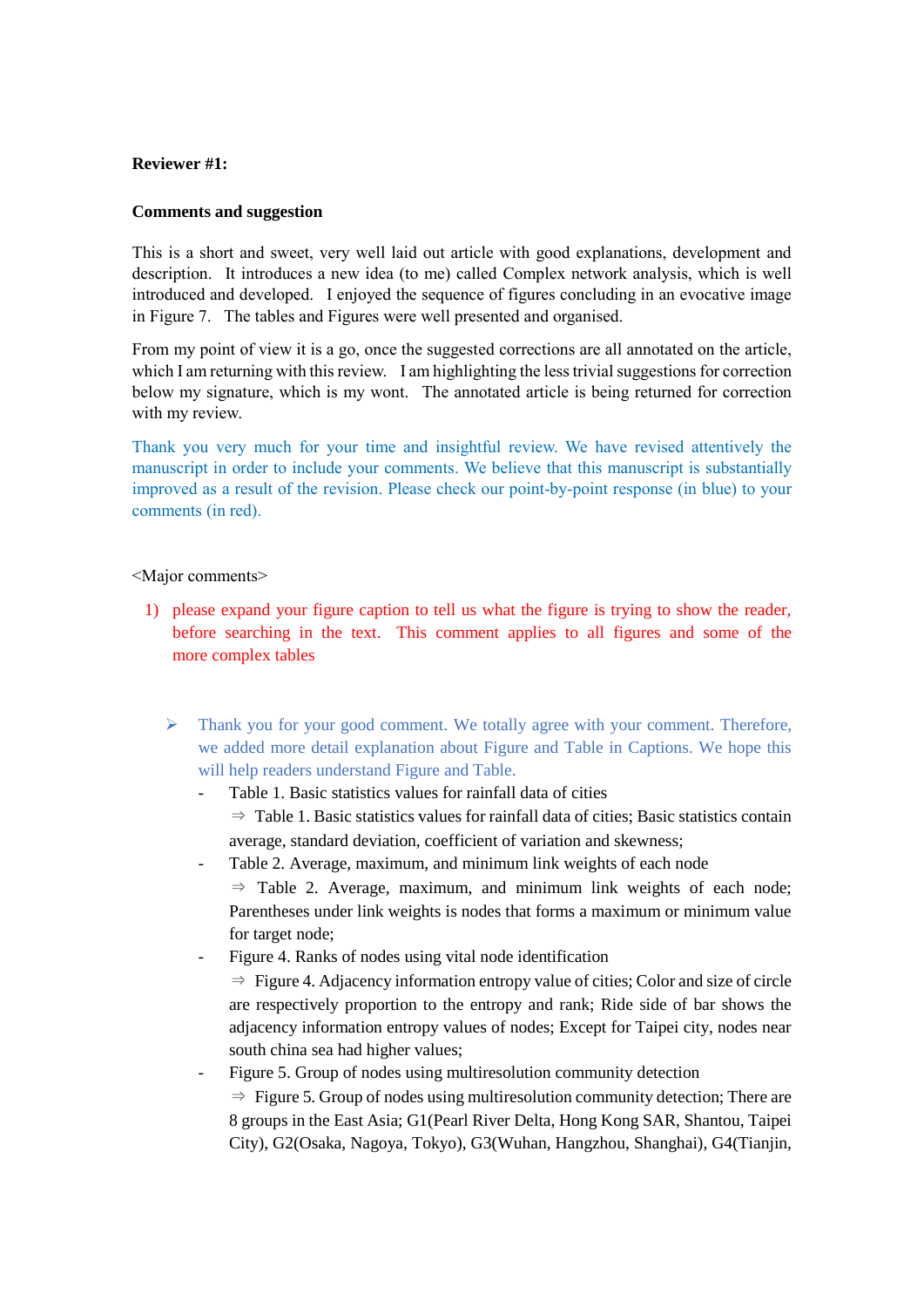Shenyang, Beijing), G5(Bangkok, Ho Chi Minh City), G6(Xi'an, Chengdu, Chongqing), G7(Hanoi, Haiphong), G8(Manila, Cebu); Seoul and Kuala Lumpur did not make group with other nodes.

Figure 7. Major water vapor transport routes in East Asia; The routes could explain the reasons why the relationship of groups was made like Figure 6

⇒ Figure 7. Major water vapor transport routes in East Asia; The routes could explain the reasons why the relationship of groups was made like Figure 6; Indian monsoon brings vapor from Indian Ocean, East Asian monsoon gets vapor from Pacific Ocean and east china sea; Anomalous anticyclone provide vapor in east china, Korea and Japan;

# 2) this last figure '7' is in microns =  $1m^{-6}$ . This is spurious - try 3 significant figures?

 $\triangleright$  In Figure 7., Max mi means Maximum cross-mutual information value. We want to express relationship between groups based on the maximum cross-mutual information result. However, Max mi in Legend could make confsuion on readers. Therefore, we fixed Legend in the Figure 7. And wrote more explaination in Caption.



Figure 6. The maximum cross mutual information relationship and its time lag value; Each arrow points out the maximum relationship group and the numbers under the arrows express the lag time(days) of the maximum cross mutual information value; The figure shows relationship of groups and influence time intervals in East Asia;